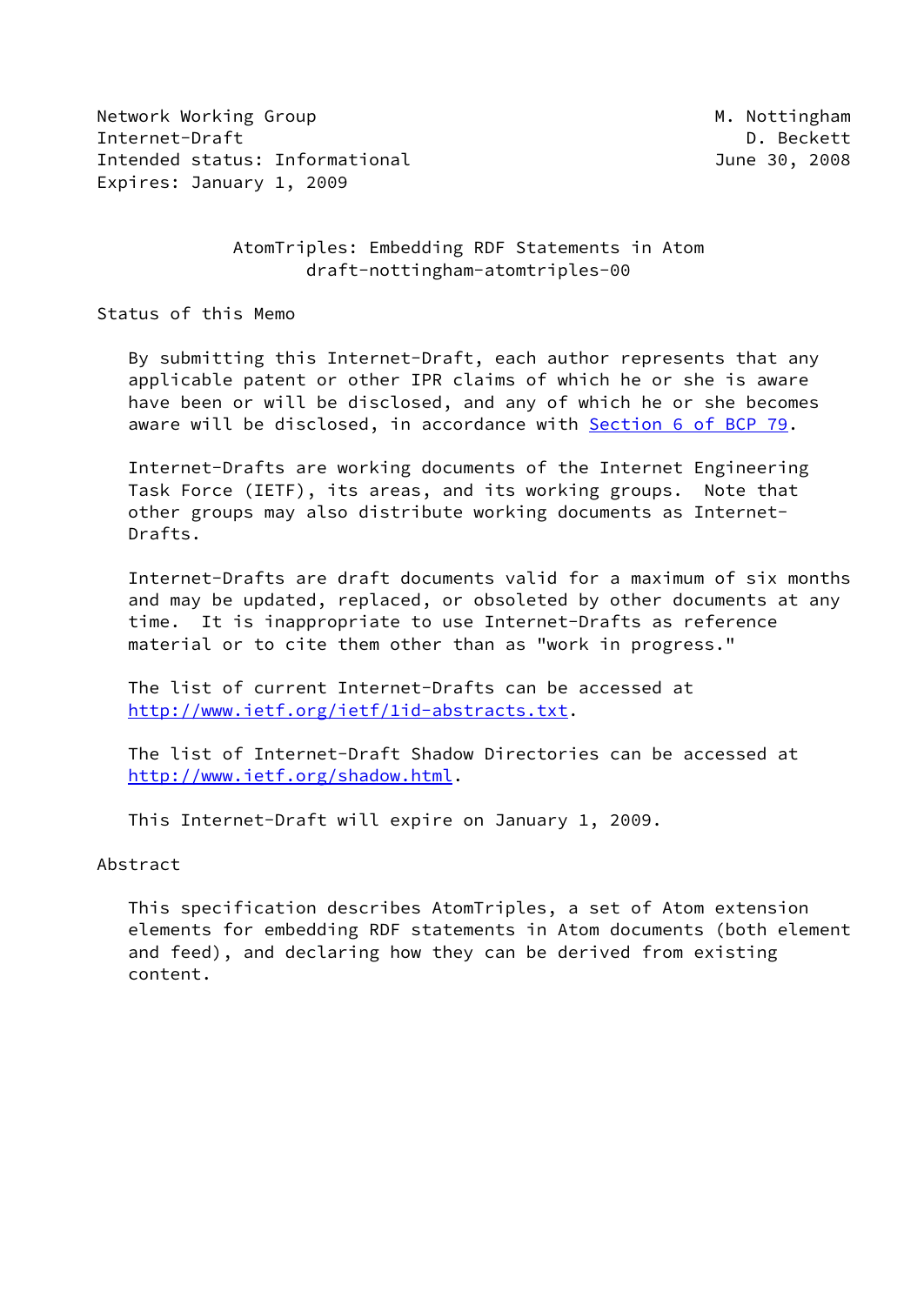Internet-Draft AtomTriples June 2008

## Table of Contents

| Notational Conventions $\cdots$ 3<br>2.          |  |
|--------------------------------------------------|--|
| 3.                                               |  |
| 3.1.                                             |  |
|                                                  |  |
|                                                  |  |
|                                                  |  |
|                                                  |  |
|                                                  |  |
|                                                  |  |
| 6.                                               |  |
| 7.                                               |  |
| 8.                                               |  |
|                                                  |  |
|                                                  |  |
| Intellectual Property and Copyright Statements 8 |  |
|                                                  |  |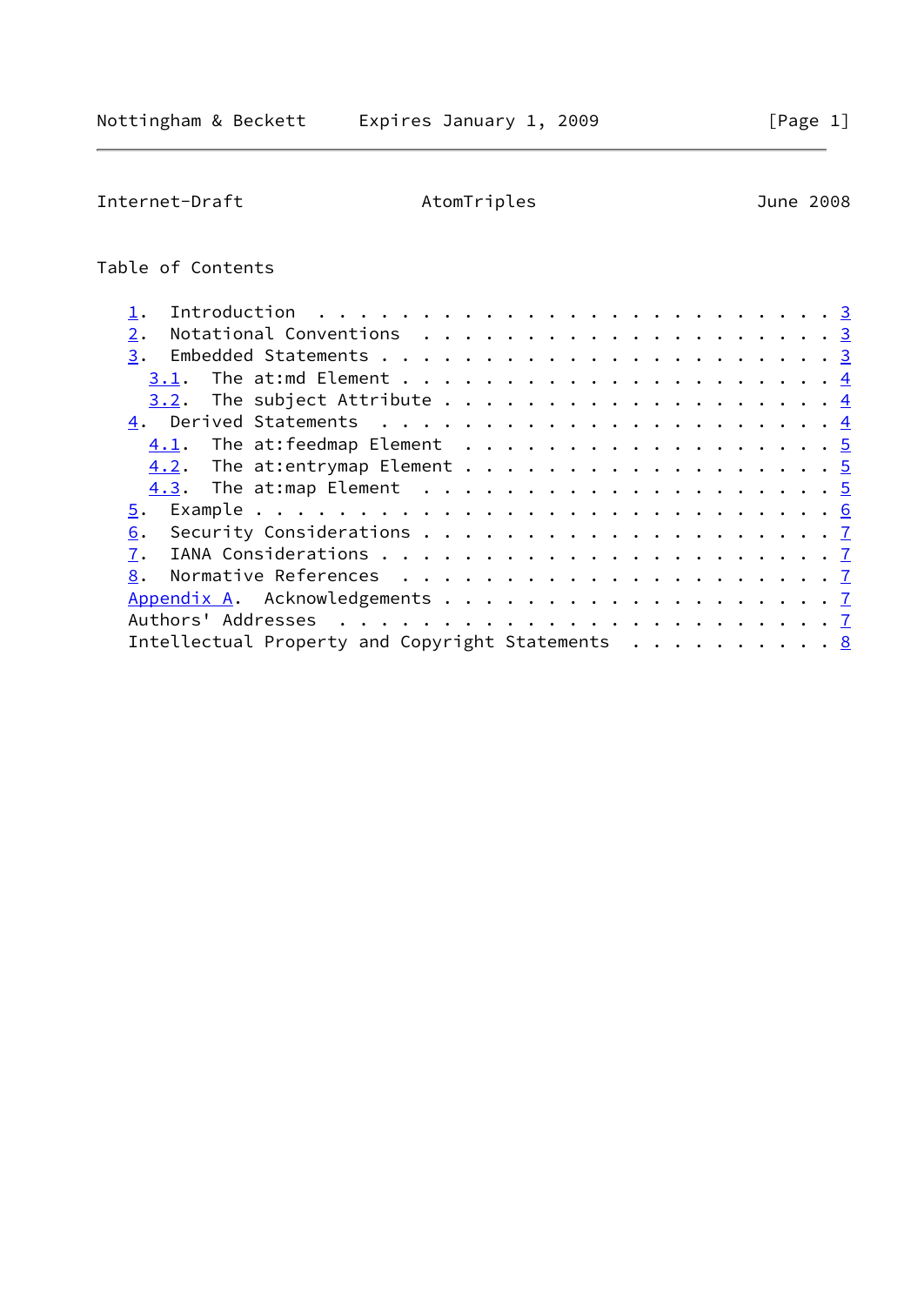Nottingham & Beckett Expires January 1, 2009 [Page 2]

<span id="page-2-1"></span>Internet-Draft AtomTriples June 2008

<span id="page-2-0"></span>[1](#page-2-0). Introduction

This specification describes AtomTriples, a set of Atom [\[RFC4287](https://datatracker.ietf.org/doc/pdf/rfc4287)] extension elements for embedding RDF [\[W3C.WD-rdf-syntax-grammar-20031010\]](#page-7-3) statements in Atom documents (both element and feed), as well as declaring how they can be derived from existing content.

 Statements can be embedded directly as RDF/XML using the at:md element at the feed or entry level. Additionally, a feed can declare that specific Atom elements (or extensions) can be parsed into RDF statements using the at:feedmap element (for metadata attached to a feed) or an at: entrymap element (for metadata attached to entries).

 The semantics of a property that appears in both places (e.g., in a feed-level at:md as well as derived from a at:feedmap) is undefined; presumably, they would be added to the model as two separate statements.

 Likewise, the mechanics of combining metadata from multiple instances of the same entry, or from multiple feed documents, is out of the scope of this specification.

<span id="page-2-2"></span>[2](#page-2-2). Notational Conventions

 The key words "MUST", "MUST NOT", "REQUIRED", "SHALL", "SHALL NOT", "SHOULD", "SHOULD NOT", "RECOMMENDED", "MAY", and "OPTIONAL" in this document are to be interpreted as described in [RFC 2119 \[RFC2119](https://datatracker.ietf.org/doc/pdf/rfc2119)].

 All XML elements in this specification use the the namespace URI [\[W3C.REC-xml-names-19990114\]](#page-7-4)

 "http://purl.org/syndication/atomtriples/1". In this document, that URI is mapped to the "at" prefix.

Unless specified otherwise, AtomTriples elements MAY contain foreign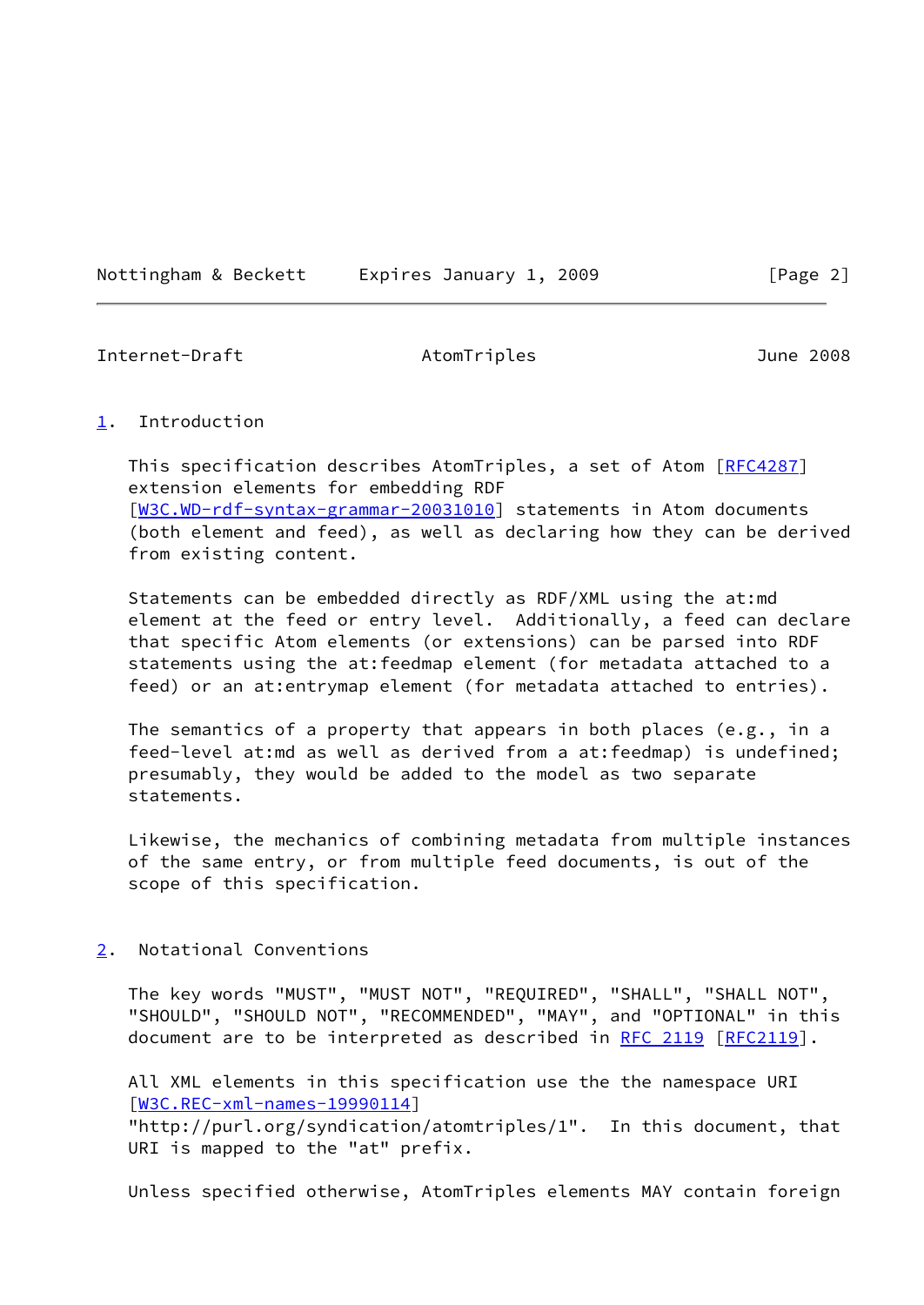markup, which SHOULD be handled according as it is in the Atom syndication format.

<span id="page-3-0"></span>[3](#page-3-0). Embedded Statements

 RDF statements can be directly embedded in Atom feeds and entries as RDF/XML using the at:md element.

Nottingham & Beckett Expires January 1, 2009 [Page 3]

<span id="page-3-2"></span>Internet-Draft AtomTriples June 2008

<span id="page-3-1"></span>[3.1](#page-3-1). The at:md Element

 The at:md element MAY occur as a child of atom:feed or atom:entry, and contains any number of RDF statements which MUST serialised as RDF/XML. It MAY occur in a given context any number of times.

 The subject of these statements is, by default, the value of the atom:id element in the same context (atom:element or atom:feed). However, this behaviour MAY be overridden by specifying the subject attribute.

 After the subject is determined, the contents SHOULD be processed as a propertyEltList in [\[W3C.WD-rdf-syntax-grammar-20031010\]](#page-7-3).

<span id="page-3-3"></span>[3.2](#page-3-3). The subject Attribute

 When present, the subject attribute indicates how to derive the RDF subject of statements sourced from the element it is attached to.

 It MUST contain a URI which MUST be interpreted as a link relation; the first such occurrence of an atom:link element in the same context as its parent element with that relation (in lexical order) will indicate the URI to use as the subject.

```
 For example,
   <entry>
     <title>Atom-Powered Robots Run Amok</title>
     <link href="http://example.org/2003/12/13/atom03"/>
```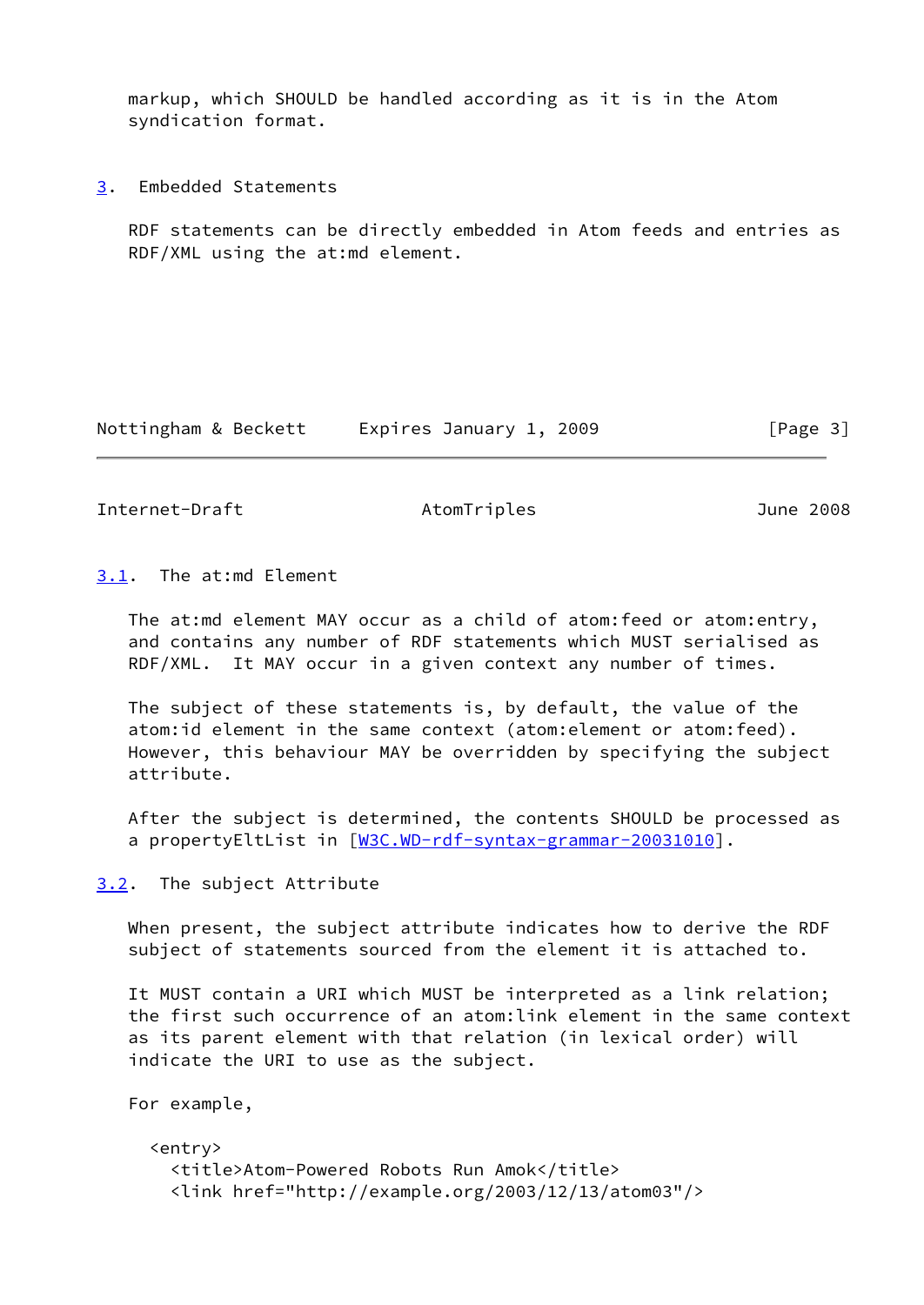```
 <id>urn:uuid:1225c695-cfb8-4ebb-aaaa-80da344efa6a</id>
   <updated>2003-12-13T18:30:02Z</updated>
   <summary>Some text.</summary>
   <at:md subject="alternate">
      \langle \cdot | -- \cdot . \cdot -- \rangle </at:md>
 </entry>
```
 indicates that the subject of statements in this entry is "http://example.org/2003/12/13/atom03" (because Atom links default to the "alternate" relation).

 This specification does not define the semantics of the subject attribute when a suitable link cannot be found.

<span id="page-4-0"></span>[4](#page-4-0). Derived Statements

Atom documents can declare mappings of existing content to RDF

| Nottingham & Beckett | Expires January 1, 2009 | [Page 4] |
|----------------------|-------------------------|----------|
|                      |                         |          |

<span id="page-4-2"></span>Internet-Draft AtomTriples June 2008

statements using the at:feedmap and at:entrymap elements.

<span id="page-4-1"></span>[4.1](#page-4-1). The at: feedmap Element

 The at:feedmap element MAY occur as a child of atom:feed, and MUST NOT occur more than once. It MAY contain any number of at:map elements which indicate mappings for feed-level element contents to statements, within the scope of the feed document it occurs in.

<span id="page-4-3"></span>[4.2](#page-4-3). The at: entrymap Element

 The at:entrymap element MAY occur as a child of atom:feed, and MAY occur as the child of atom:entry in an Atom Entry Document. It MUST NOT occur more than once, and MAY contain any number of at:map elements which indicate mappings for entry-level element contents to statements, within the scope of the document it occurs in.

<span id="page-4-4"></span>[4.3](#page-4-4). The at:map Element

 The at:map element indicates how an element in a given context (either feed or entry, depending on use) maps to RDF statements. Its content MUST be an XML QName, and indicates the element that is being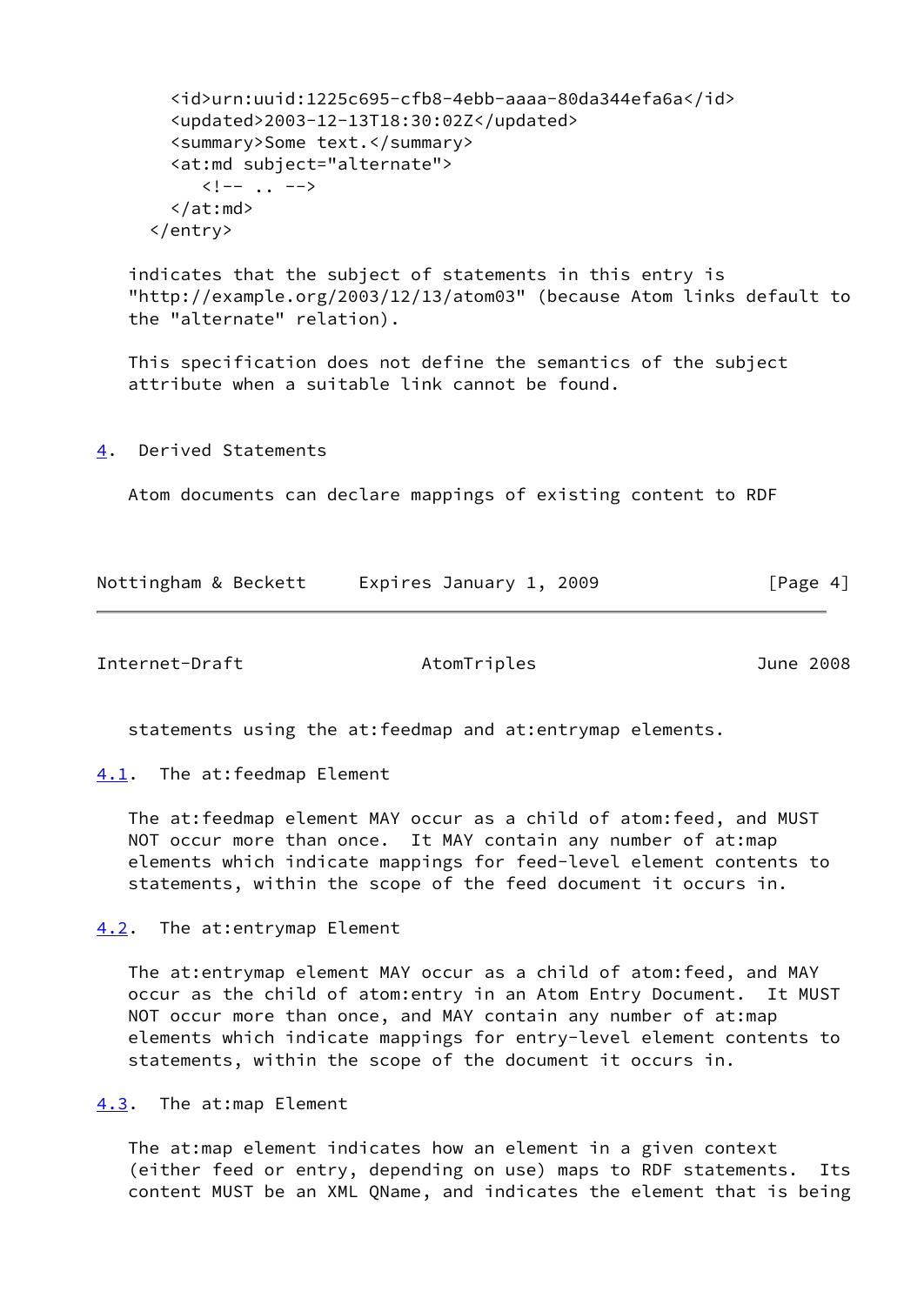mapped. It MUST have a property attribute that MUST be a URI, which associates the element in the appropriate context with the given RDF property.

```
 For example,
 <at:map
  property="http://purl.org/dc/elements/1.1/title">atom:title</at:map>
 indicates that the atom:title element's content should be mapped to
 the http://purl.org/dc/elements/1.1/title property. Given the entry
 <atom:entry>
  <atom:id>http://example.com/a</atom:id>
  <atom:title>Test</atom:title>
 </atom:entry>
```
 and the map above as a child of at:entrymap, the following triple would be implied;

<http://example.com/a> [<http://purl.org/dc/elements/1.1/title>](http://purl.org/dc/elements/1.1/title) "Test" .

 The exact URI to use as the subject of the statements derived by mapping is, by default, the value of the atom:id element in the same context. However, this behaviour MAY be overridden by specifying the subject attribute.

| Nottingham & Beckett | Expires January 1, 2009 | [Page 5] |
|----------------------|-------------------------|----------|
|----------------------|-------------------------|----------|

<span id="page-5-1"></span>Internet-Draft AtomTriples June 2008

 By default, the content of the given element will be converted to an RDF Literal if it contains no markup, and to an XML Literal if it does. This behaviour may be modified by future revisions of this specification.

```
5. Example
```

```
<feed xmlns="http://www.w3.org/2005/Atom"
    xmlns:at="http://purl.org/syndication/atomtriples/1">
   <title>Example Feed</title>
   <link href="http://example.org/"/>
   <updated>2003-12-13T18:30:02Z</updated>
   <author>
     <name>John Doe</name>
```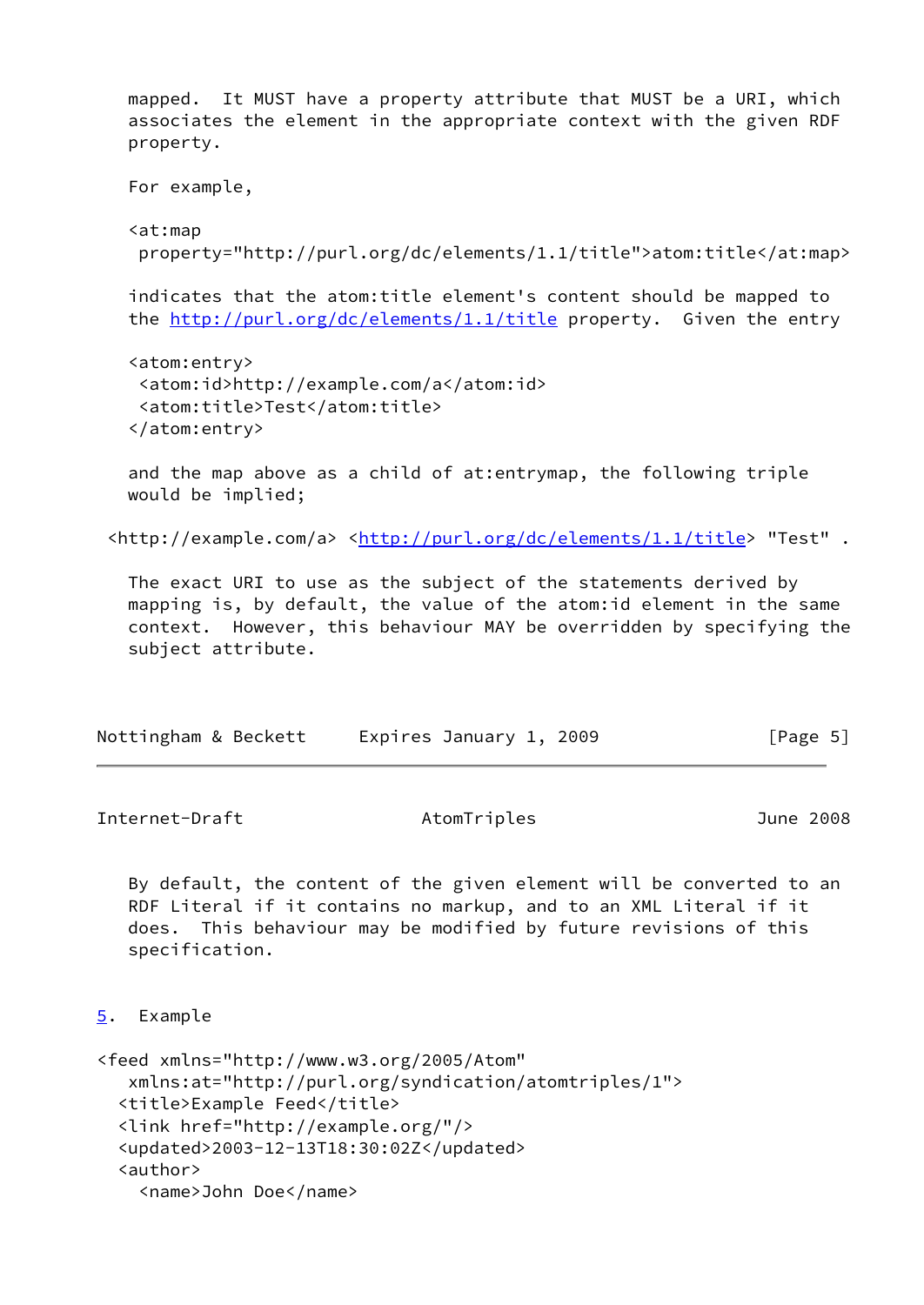```
 </author>
   <id>urn:uuid:60a76c80-d399-11d9-b93C-0003939e0af6</id>
  <at:md> <!-- This is feed-level metadata in plain RDF/XML -->
     <!-- @about defaults to atom:id; can be overridden with @subject -->
     <!-- xml base is available and applies, as per RDF -->
   </at:md>
   <at:feedmap>
    <!-- How to map feed-level RDF statements into Atom metadata -->
    <at:map property="http://dc.org/#title">atom:title</at:map>
   </at:feedmap>
   <at:entrymap>
    <!-- entry-level mapping -->
    <at:map property="http://dc.org/#title"
                subject="alternate">atom:title</at:map>
   </at:entrymap>
   <entry>
     <title>Atom-Powered Robots Run Amok</title>
     <link href="http://example.org/2003/12/13/atom03"/>
     <id>urn:uuid:1225c695-cfb8-4ebb-aaaa-80da344efa6a</id>
     <updated>2003-12-13T18:30:02Z</updated>
     <summary>Some text.</summary>
    <at:md> <!-- this is entry-level metadata in plain RDF/XML -->
        <!-- @about defaults to atom:id;
             can be overridden with @subject -->
        <!-- xml base is available and applies, as per RDF -->
    \langle/at:md\rangle </entry>
</feed>
```

| Nottingham & Beckett | Expires January 1, 2009 | [Page 6] |
|----------------------|-------------------------|----------|
|----------------------|-------------------------|----------|

<span id="page-6-1"></span>Internet-Draft AtomTriples June 2008

## <span id="page-6-0"></span>[6](#page-6-0). Security Considerations

 The security considerations for these extensions are the union of those that apply to processing both Atom and RDF.

<span id="page-6-2"></span>[7](#page-6-2). IANA Considerations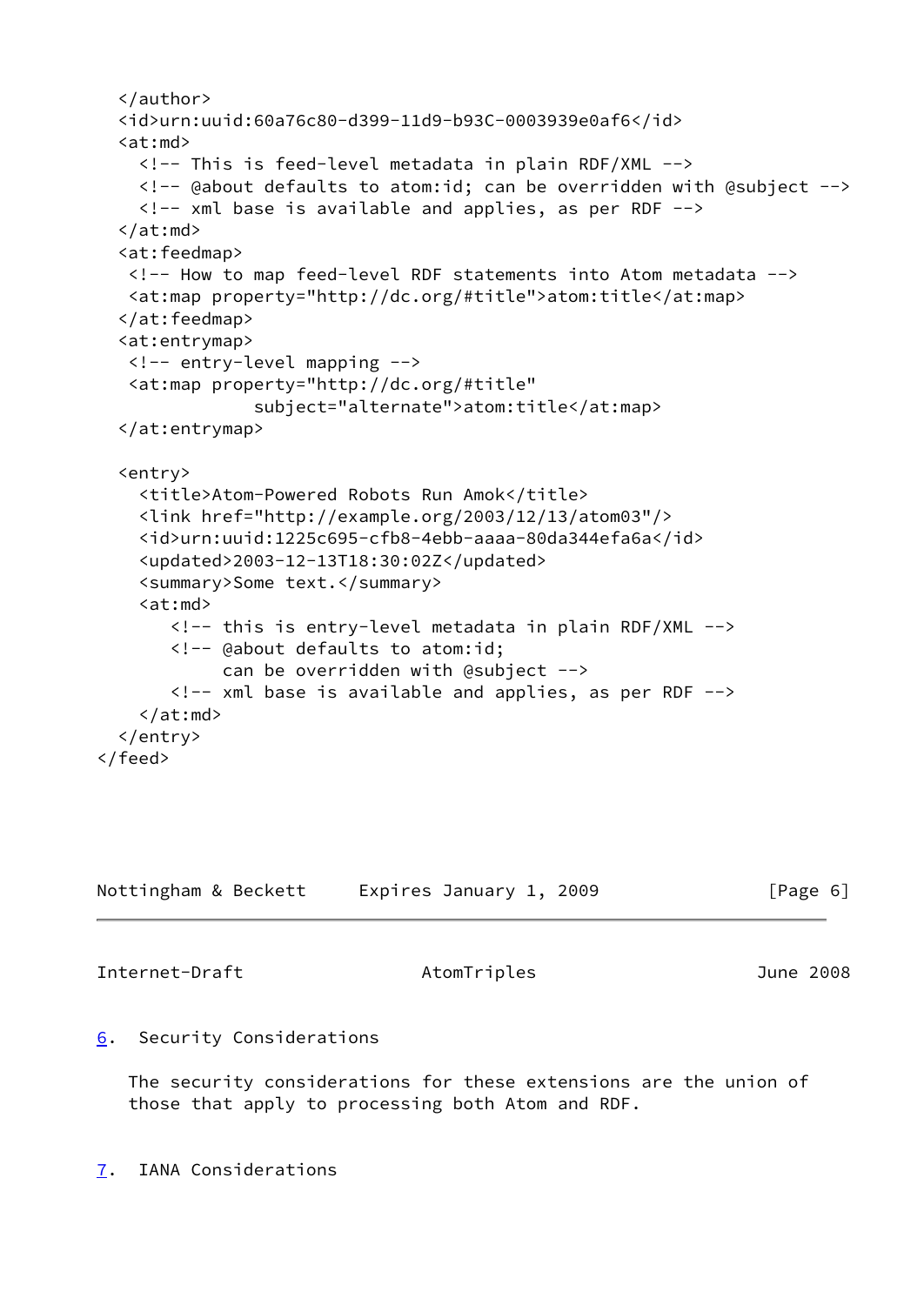This document has no actions for IANA.

- <span id="page-7-0"></span>[8](#page-7-0). Normative References
	- [RFC2119] Bradner, S., "Key words for use in RFCs to Indicate Requirement Levels", [BCP 14](https://datatracker.ietf.org/doc/pdf/bcp14), [RFC 2119](https://datatracker.ietf.org/doc/pdf/rfc2119), March 1997.
	- [RFC4287] Nottingham, M. and R. Sayre, "The Atom Syndication Format", [RFC 4287,](https://datatracker.ietf.org/doc/pdf/rfc4287) December 2005.
	- [W3C.REC-xml-names-19990114] Bray, T., Hollander, D., and A. Layman, "Namespaces in XML", W3C REC REC-xml-names-19990114, January 1999.

<span id="page-7-4"></span><span id="page-7-3"></span> [W3C.WD-rdf-syntax-grammar-20031010] Beckett, D., "RDF/XML Syntax Specification (Revised)", W3C LastCall WD-rdf-syntax-grammar-20031010, October 2003.

<span id="page-7-1"></span>[Appendix A.](#page-7-1) Acknowledgements

 The authors would like to thank Hong Zhang for his help and feedback; they take all responsibility for errors and omissions.

Authors' Addresses

Mark Nottingham

 Email: mnot@pobox.com URI: <http://www.mnot.net/>

Dave Beckett

 Email: dave@dajobe.org URI: <http://www.dajobe.org/>

Nottingham & Beckett Expires January 1, 2009 [Page 7]

<span id="page-7-2"></span>Internet-Draft AtomTriples June 2008

Full Copyright Statement